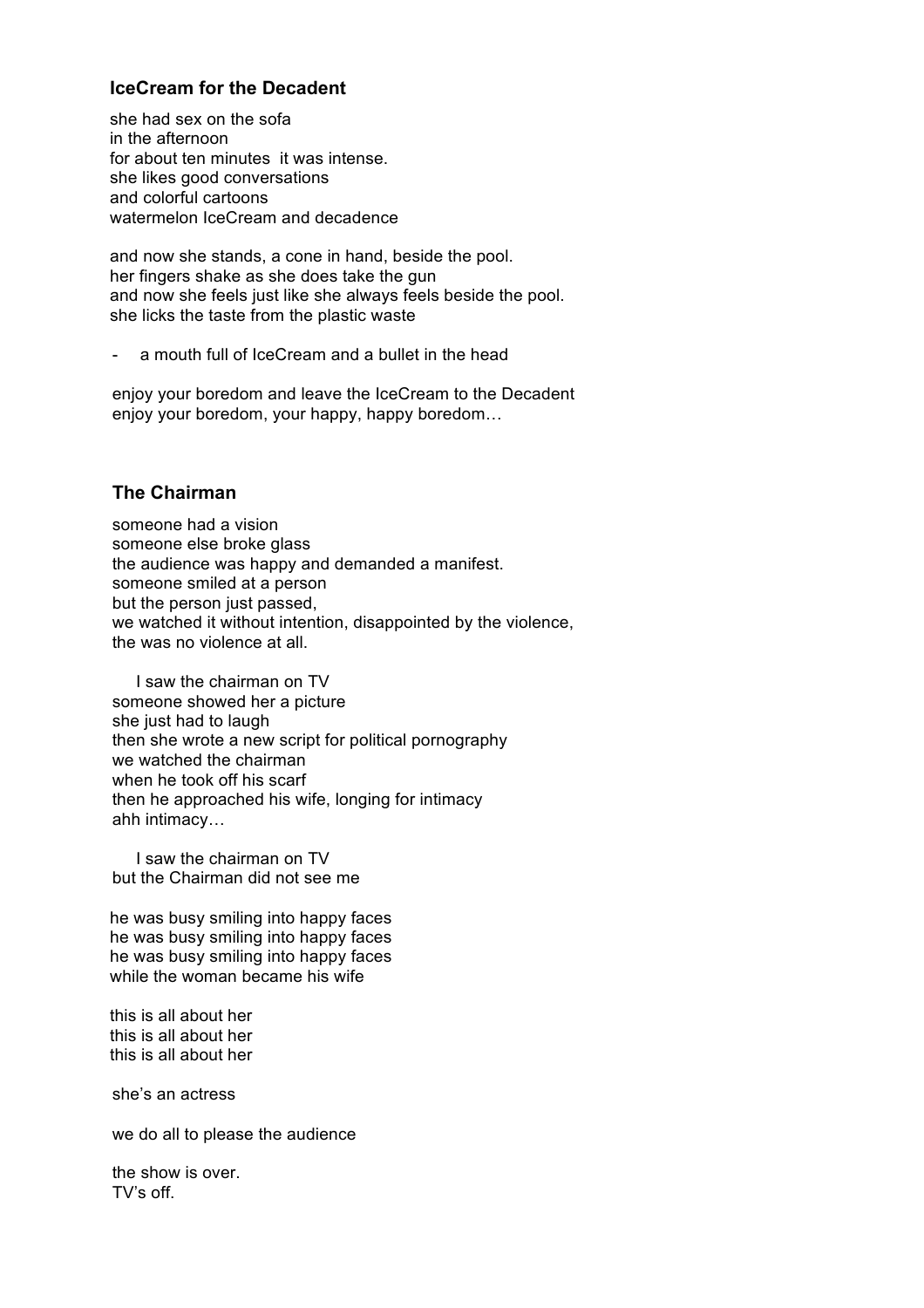### **Cutting Glass**

you asked me to come so I slept in your room again you nailed my words to your wall I paid you attention, you paid me a compliment as a personal favour

you throned on your carseat counting all the airport signs then you rolled down the window for the heat sticked to you like the smell of gas and you were cutting glass

did you come to see me just to tell me that you are gone? as if I didn't know that was that it or is there something else you want? a personal favour?

you left the fast food restaurant counting all the airport signs then you rolled down the window for the heat sticked to you like the smell of gas I'm busy cutting glass

#### **Sexists in Public**

a sunshine sidewalk metropol, a Tuesday schedule, people at the station, checking the time and cash, the traffic lights defect, there are sexists in public

advertisements on info screens, a new trend on the flagpole, she buys magazines with photographs, high quality equality sexists in public

she cannot define the movement, individuals gain importance, until they are so important that no one acknowledges structural violence. sexists in public sexists in public

we don't want sexists in public

even though you define yourself, there are others that define you, and whatever they define you by, they will always make you fit. sexists in public

he asked her for her point of view, opinion on the structural, political identities, she could not speak because he talked, sexists in public

your sex is printed into your passport for your national identity, a sunshine sidewalk metropol and everything is so sexist in public sexist in public

we don't want sexists in public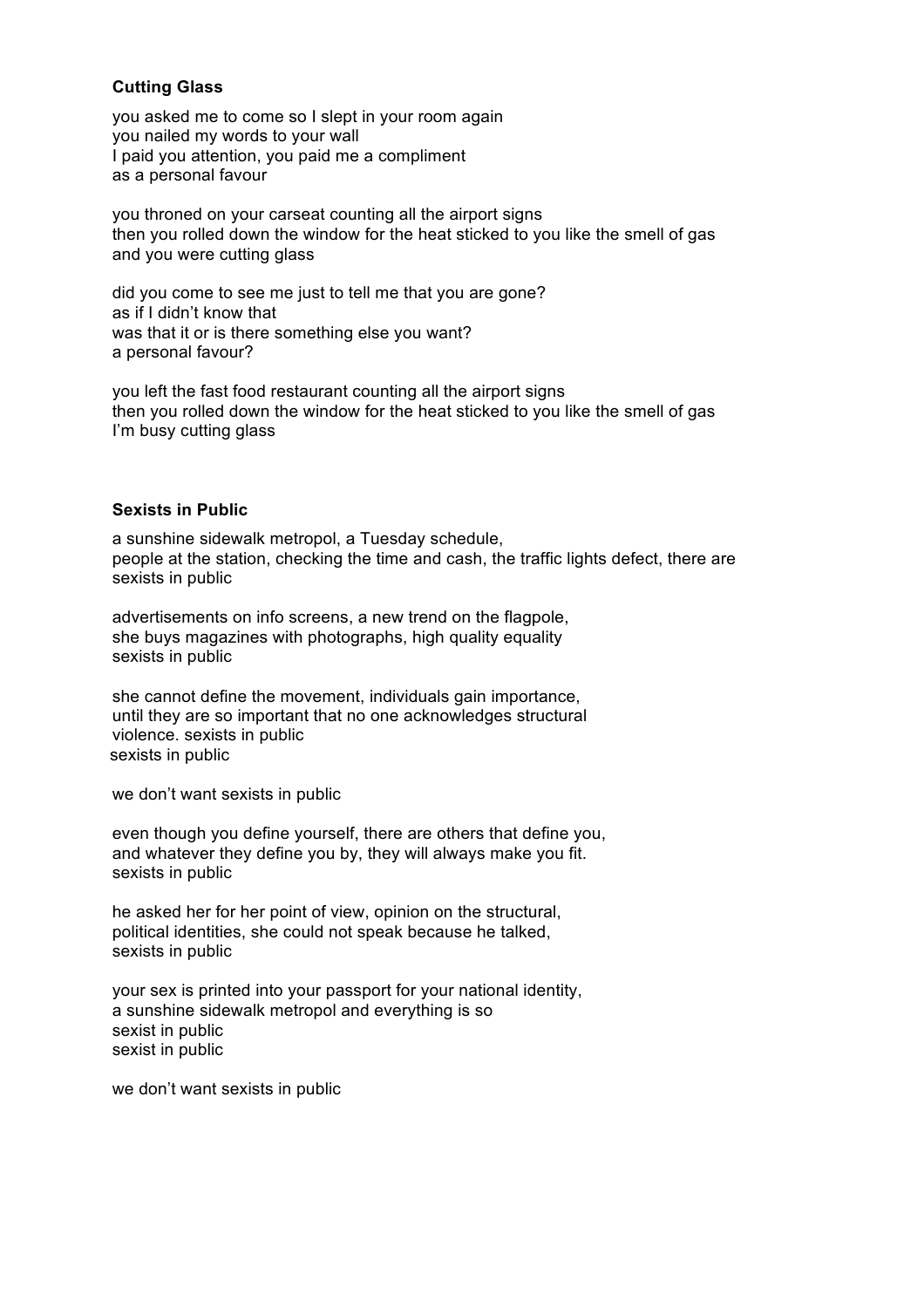### **The Middle East Correspondent**

there she stands in front of a 10 floor concrete building in Istanbul the traffic is stuck in the afternoon homeward rush pedestrians pass by.

there she stands in front of a living room TV in Portugal everyone's having a quick breakfast while watching the morning news. she does not understand a word but she knows there is another war in the middle east and the world's about to end, says the middle east correspondent.

so I think of a painting in the afternoon homeward rush you defend your defeat in the end of an august public transportation "hush" you have to breathe the heat.

nothing cuts through your melancholy as you watch a charwoman taking money from a child.

they want your contribution to a national self esteem for you owe everything to them. they offer all information, on print and on screen. so be thankful

pay attention to the media pay respect to the press, and do not rethink cinema, never rethink cinema and don't take money from a child.

pay attention to the media, pay respect to the press pay attention to the media, pay respect to the press and do not rethink cinema, do not rethink cinema and don't take money from a child

they legitimate the difference sustaining peace and violence with their legitimation, a monopoly to define but neoliberal peace is just peace for the privileged.

they turn a home into a homeland with armed forces and government to formulate the borders, they say someone is illegal and three policemen escort this someone to the airport, his mouth taped, his hands cuffed, his muscles strained from trembling and everyone of them is just 22 years old.

what was it that you expected?, a mother asks her child. today is the child's  $22<sup>nd</sup>$  birthday.

you inherited a world that is so wonderful, with it's nature and it's structure, it is so precious and pure. you got so many options, isn't that wonderful?!

so shut the fuck up, enjoy cake, it's carrot cake, 22 years, I must have lost track of the time oh the evening news, - look another war in the middle east,